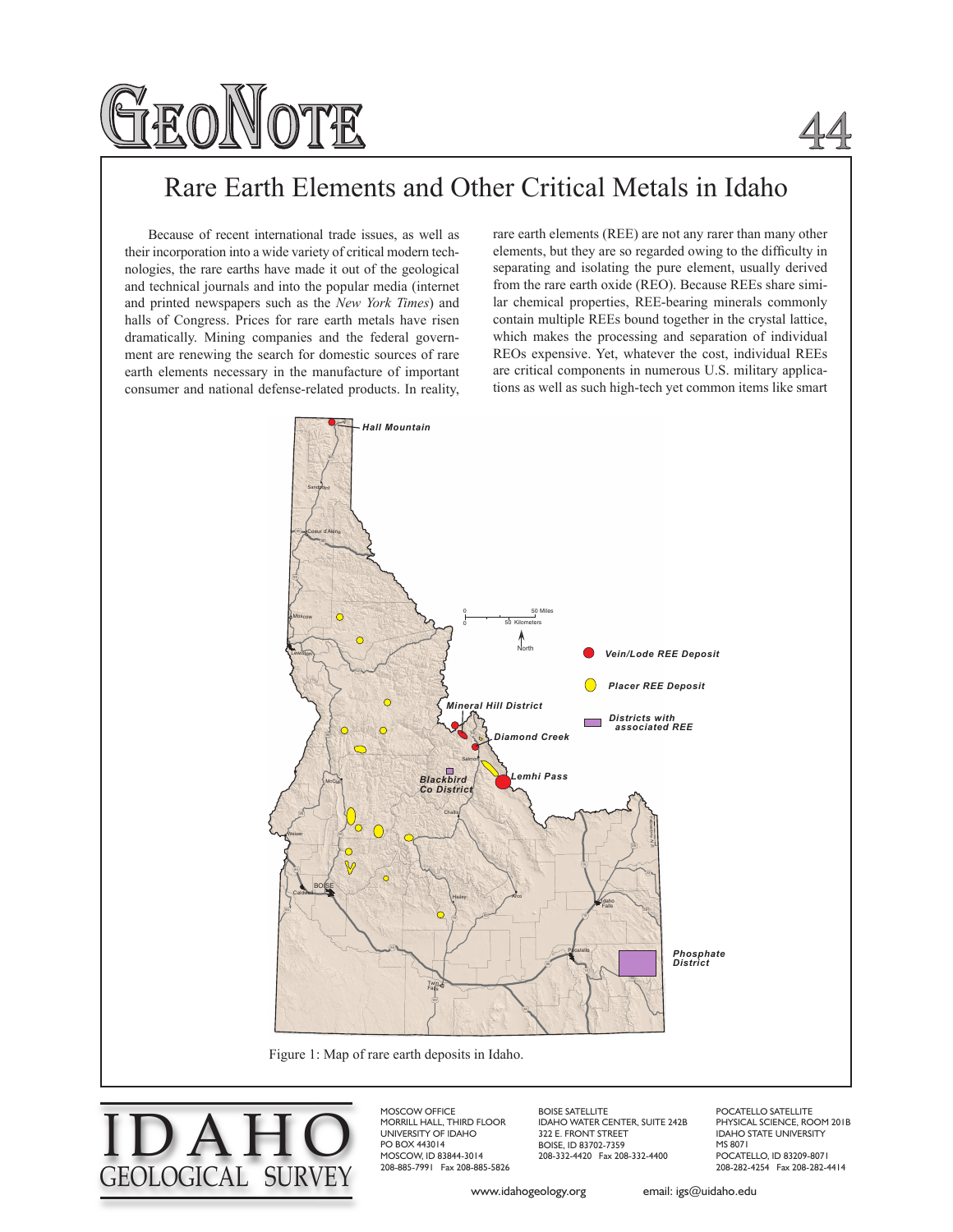phones, fluorescent lighting, NiMH rechargeable batteries in hybrid vehicles, powerful Nd-bearing permanent magnets used in wind turbines and electric and hybrid vehicles, Eu-rich red phosphors in television sets, and computer hard drives (Hedrick, 2010; Cordier and Hedrick, 2010; U.S. DOE, 2010).

Few people realize how many minerals the United States imports to supply companies and manufacturing plants. In 1996, the U.S. relied 100% on imports for nine non-fuel mineral materials; by 2006, the number had grown to 17; and in 2009, the country was 100% dependent on imports for 19 mineral materials (USGS Mineral Commodity Summaries 2010, p. 6). Of those 19 commodities, Idaho hosts significant resources or is a past producer of at least eight (arsenic, fluorspar, mica, niobium, rare earths, tantalum, thorium, and vanadium). Mining of rare earths in the U.S. ended in 1998 when the Mountain Pass mine in California closed. Since the mid-1980s, China has increased production from its large REE reserves, and today dominates rare earth mining and processing. In 2010, China supplied over 95% of the global production of rare earth elements. However, recent announcements of higher export tariffs and lower export quotas for Chinese rare earth exports have worried consumers, governments, and trade organizations. Federal agencies have been tasked by Congress with reporting on REE supply for needs in the defense and energy industry. In the private sector, the prospect of possible future supply limits and rising commodity prices have prompted resurgent exploration worldwide for new rare earth deposits.

What are these esoteric substances that have garnered headlines in the business news? Rare earths, also called the lanthanides, are little known elements that chemists did not fully isolate until the 19<sup>th</sup> Century (Castor and Hedrick, 2006). On the periodic table of the elements, they start with lanthanum (atomic number 57) and end with lutetium (no. 71). Yttrium (no. 39) and scandium (no. 21) are commonly included as well, for a total of seventeen elements. The lower atomic weight elements, lanthanum (La), cerium (Ce), praseodymium (Pr), neodymium (Nd), promethium (Pm), samarium (Sm), and europium (Eu) are classified as light rare earths (LREE); the others—gadolinium (Gd), terbium (Tb), dysprosium (Dy), holmium (Ho), erbium (Er), thulium (Tm), ytterbium (Yb), and lutetium (Lu)—are the heavy rare earths (HREE). A third, middle rare earth group (MREE) is sometimes delineated as well. A new Department of Energy report particularly noted five rare earths (Dy, Nd, Tb, Eu, and Y), plus indium, as being the most critical in the short term for the nation's clean energy economy (U.S. DOE, 2010).

Rare earth mineral deposits are found in several geologic settings. Perhaps the most famous type of REE deposit, and one of considerable economic importance, is a carbonatite, an unusual igneous rock which is composed of carbonate minerals. At both the Mountain Pass mine in California and the renowned Bayan Obo deposit in China, rare earth minerals are found in carbonatites, though the exact genesis of the Bayan Obo is complex and still controversial. The major economic mineral, bastnasite, is a REE-bearing

carbonate. The rare earths contained in carbonate minerals are typically the easiest to process. Rare earths are also enriched in pegmatites, where they were first mined, but these were eclipsed in commercial importance by mining from placer deposits of the mineral monazite, a REE-bearing phosphate (Ce, La, Nd, Th)  $PO_4$ , in the second half of the 20th Century. Beach placers were mined in the southeastern United States, Australia, and elsewhere, and river placers were mined in Idaho (Castor and Hedrick, 2006). Other types of REE deposits include hydrothermal veins, lateritic clays, and alkaline intrusive complexes. Rare earths are also enriched – though not to commercial amounts – in phosphorites, which are mined in southeastern Idaho.

Idaho is an obvious target for new exploration because it has several known rare earth deposits, and its geologic make-up holds the promise of additional discoveries (Anderson and Savage, 1964; Figure 1). Rare earths and thorium (Th), a common associate, are typically found in geologic terrains underlain by old continental crust, which includes much of Idaho. Black sand placer deposits of central Idaho were mined in the late 1940s and 1950s for thorium, uranium, and rare earths, principally contained in the mineral monazite (Savage, 1961; Breckenridge, and others, 1980). Like uranium, thorium is naturally radioactive. The monazite is a primary accessory mineral of the granitic rocks and pegmatites in the Idaho batholith and other intrusions. Weathering of the granites contributed monazite and other minerals to river sands which were deposited and preserved in Idaho's central drainage basins. This is similar to processes that formed the gold-bearing placer deposits. Dredges operated in the Bear Valley region, Cascade-Long Valley, and other areas (Mackin and Schmidt, 1957; Staley, 1948).

In 1949, prospectors looking for uranium discovered thorium in the Lemhi Pass area of Idaho and Montana. Subsequent study and exploration revealed numerous thorium- and rare earth-bearing veins (Anderson, 1958; Staatz, 1979a; Gillerman and others, 2003, 2008; Gillerman, 2008) in the Beaverhead Range of Lemhi County, Idaho, and adjoining areas in Montana. Early studies by the U.S. Geological Survey concluded that this district had the largest thorium resource in the nation and also hosted an equal amount of rare earths (Staatz, 1979a,b). These enigmatic deposits, hosted in Precambrian quartzites and siltites, have been explored at the surface by government and industry. A modest reserve of Th plus REE was delineated from underground work by IERCO on the near-surface portions of the Last Chance vein in Montana in the early 1980s, before the companies lost interest owing to low thorium prices. Since then, no underground exploration or drilling has been done, and there is little subsurface information for the district. On average, the veins contain about as much thorium, bound up in thorite  $(ThSiO<sub>4</sub>)$ , as total rare earths. District-wide grades of the veins are approximately 0.4% to 0.5% total rare earth oxides, but individual veins vary significantly (Staatz, 1972, 1979a; Gillerman, 2008; Reed and Gillerman, 2008). The major REE host mineral is monazite. The Lemhi Pass ores are unusual in that they consistently show a strong enrichment in the middle rare earths, especially neodymium. Elec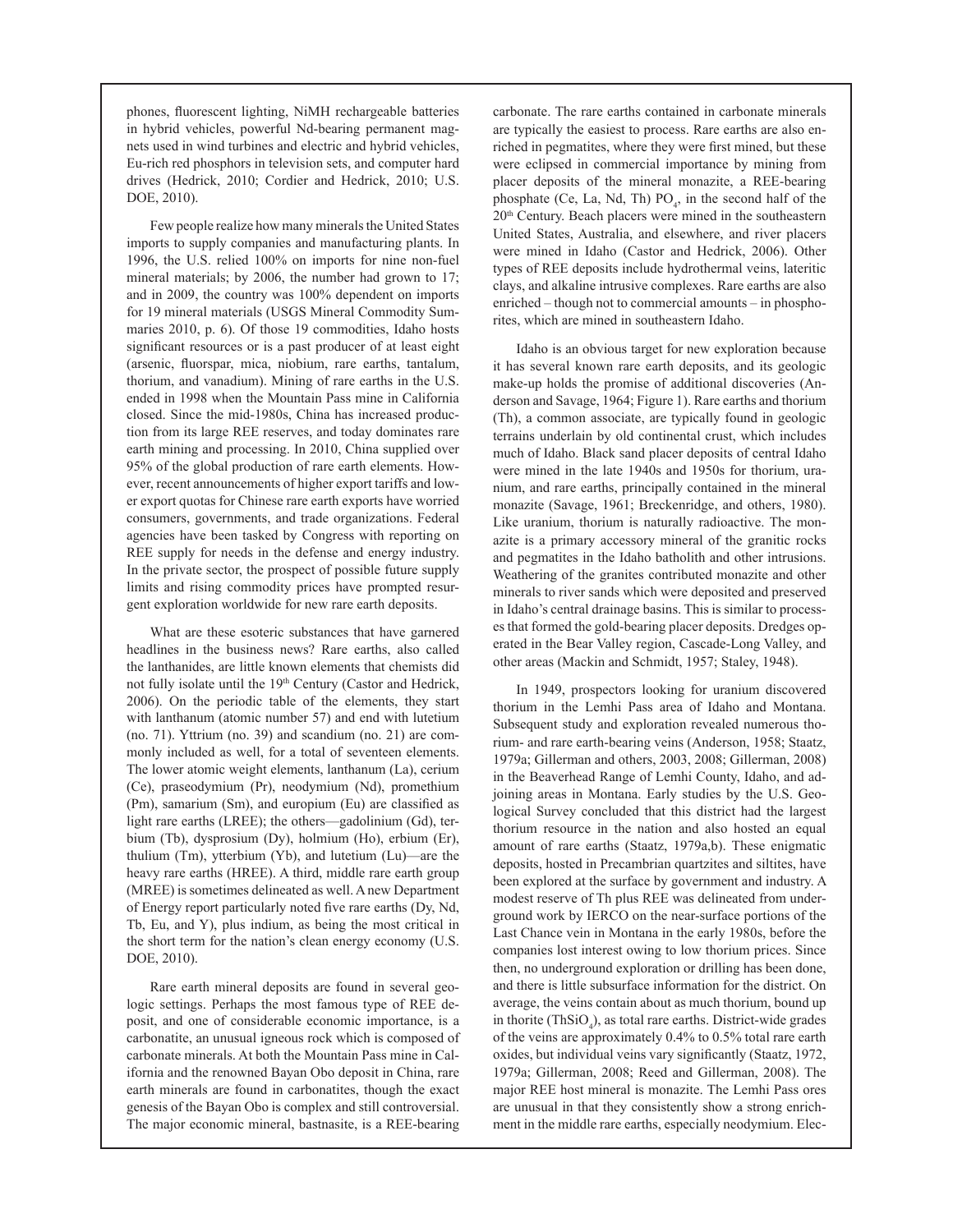tron microprobe analyses of monazite reveal as much as 35 weight percent Nd oxide (Gillerman, 2008; Gillerman and others, 2009), which is possibly the highest content known in the world. Most of the deposits are quartz veins with associated hematite, apatite, feldspar, thorite, and sparse monazite. A few deposits in more argillaceous and sheared rocks have biotite, abundant specular hematite, thorite, apatite, and Nd-monazite. The geology is complex, and the origin of the deposits is a topic of ongoing IGS research. Age dating of the monazite and other evidence suggests that the veins formed during the late Paleozoic times, subsequent to Early Paleozoic alkaline intrusives and base metal mineralization (Gillerman and others, 2010; Gillerman, 2008).

Lemhi County has at least two other REE districts (Anderson, 1958). Veins in the Diamond Creek area, northwest of the town of Salmon, are similar to those at Lemhi Pass and most likely formed by the same mineralizing process. In the northern part of the county, a wide mineralized zone, referred to as the "monazite-rutile belt" or Mineral Hill district, cuts northwestward across rugged terrain for nearly twenty miles, west of North Fork, from the Salmon River north into Montana. Monazite and some rare earth carbonates are found in thin calcite-bearing horizons or veins within metamorphic rocks. The mineralogy and rocks show a clear affinity to carbonatites (Anderson, 1958, 1960), though the structure and textures suggest that the rocks were metamorphosed, most likely during the Cretaceous. The mineralized horizons exhibit the LREE enrichment typical of carbonatites worldwide, with some unusual minerals such as niobium-rich ilmenorutile and actinolitic amphibole. These carbonatite "veins" in the monazite-rutile belt were explored for rutile and monazite in the 1950s by several operators, but the deposits were found to be uneconomic at the time (Anderson, 1958). The Mineral Hill district is structurally complex and remains poorly understood geologically.

A large "source" for the Lemhi County rare earth mineralization, such as a carbonatite or alkalic pluton, has yet to be found, though it certainly could be buried under gravels or hidden by later structures. Regional airborne geophysical surveys are expensive, but combined with new mapping such studies could help develop new ideas and targets. Other areas in Idaho with potential to host REE deposits include the thorite deposits at Hall Mountain in Boundary County, the central Idaho placers, and a variety of small pegmatites throughout the state. Given Idaho's geology, future exploration may discover entirely new geologic types and locations of rare earth deposits.

Other critical metals for green technology and energy and modern defense applications include As, Li, Co, Ni, Ga, Ge, Nb, In, Sb, Ta, Re, Pt, Pd, and Te (Watanabe and Hitzman, 2010; National Research Council, 2008a,b). The Idaho Cobalt Project, a newly permitted mine in the Blackbird District of Lemhi County, should soon be the country's only source of high purity cobalt metal (Gillerman and Bennett, 2010; Gillerman, 2010). Cobalt is essential for superalloys used in aircraft engines and specialty steels. In addition, rare earth elements are locally enriched in the copper-cobalt-gold ores (Slack, 2006; Gillerman, 2008). Studies are underway to better determine distribution of the rare earth concentrations in the Idaho Cobalt Project deposit and the potential for rare earth byproduct production from the future mine. Occurrences of Te (used in solar panels), Nb and Ta (mined in Brazil), and of course Sb (used in flame retardants and batteries), are noted in several Idaho deposits, and Re is a potential byproduct of molybdenum deposits in Idaho, such as the giant Cumo deposit being explored today in Boise County.

Discovery of a "mineral resource" requires significant exploration work, but it is only the first step. A resource is speculative; a "reserve" is a measured amount of ore (rock enriched in a commodity which can be extracted economically with current technology and at current prices). To mine and produce a commodity in the modern world, both a reserve and environmental permits are required. With the lead times needed for exploration, mine and plant permitting, and mine financing and construction, it is typically a decade or more after discovery before a new metallic mineral source is available (Gillerman, 2010).

The National Research Council (2008b) described the five dimensions of mineral availability for critical minerals as: geologic, technical, environmental and social, political, and economic. Geologic availability is determined by the geologic history of a region and the mineral associations found. As noted, Idaho is favorable terrain for molybdenum, cobalt, rare earths, and other commodities; hence, Idaho is a good starting place for new exploration, particularly if modern methods, such as airborne geophysics, structural mapping, and development of new geologic models can be funded and utilized. Successful exploration and commercial mineral development involves sifting through 100 or 1000 small prospects or "footprints" to find the extremely rare large and economic deposit that can compete in the global marketplace. Information on Idaho's many mineral resources and historical mining can be found on the website and in publications of the Idaho Geological Survey (www. idahogeology.org).

## REFERENCES

- Anderson, A.L., 1958, Uranium, thorium, columbium, and rare earth deposits in the Salmon region, Lemhi County, Idaho: Idaho Bureau of Mines and Geology Pamphlet 115, 81 p.
- A.L., 1960, Genetic aspects of the monazite and columbium-bearing rutile deposits in northern Lemhi County, Idaho: Economic Geology, v. 55, no. 6, p. 1179-1201.
- Anderson, A.L., and C.N. Savage, 1964, Thorium and the rare earths, *in* Mineral and Water Resources of Idaho: Idaho Bureau of Mines and Geology Special Report 1 and Reprint 8 (1982), p. 211-217.
- Breckenridge, R.M., E.H. Bennett, and J.L. Harbour, 1980, Energy resources of Idaho: Idaho Geological Survey Map 3, scale 1:1,000,000.
- Castor, S.B., and J.B. Hedrick, 2006, Rare earth elements, *in* Kogel, et al., eds., 2006, Industrial Minerals & Rocks, 7<sup>th</sup> edition, Society for Mining, Metallurgy, and Exploration, Inc., p. 769-792.
- Cordier, D.J., and J.B. Hedrick, 2010, Rare Earths 2008[Advance Release]: U.S. Geological Survey 2008 Minerals Yearbook, p. 60.1-60.15.
- Gillerman, V.S., M.D. Schmitz, M.J. Jercinovic, and R. Reed, 2010, Cambrian and Mississippian magmatism associated with neodymium-enriched rare earth and thorium mineralization, Lemhi Pass district, Idaho [abs.]: Geological Society of America Abstracts with Programs, v. 42:5, p. 334.
- Gillerman, V.S., and E.H. Bennett, 2010, Idaho mining and exploration, 2009: Idaho Geological Survey Staff Report 10-5, 19 p.